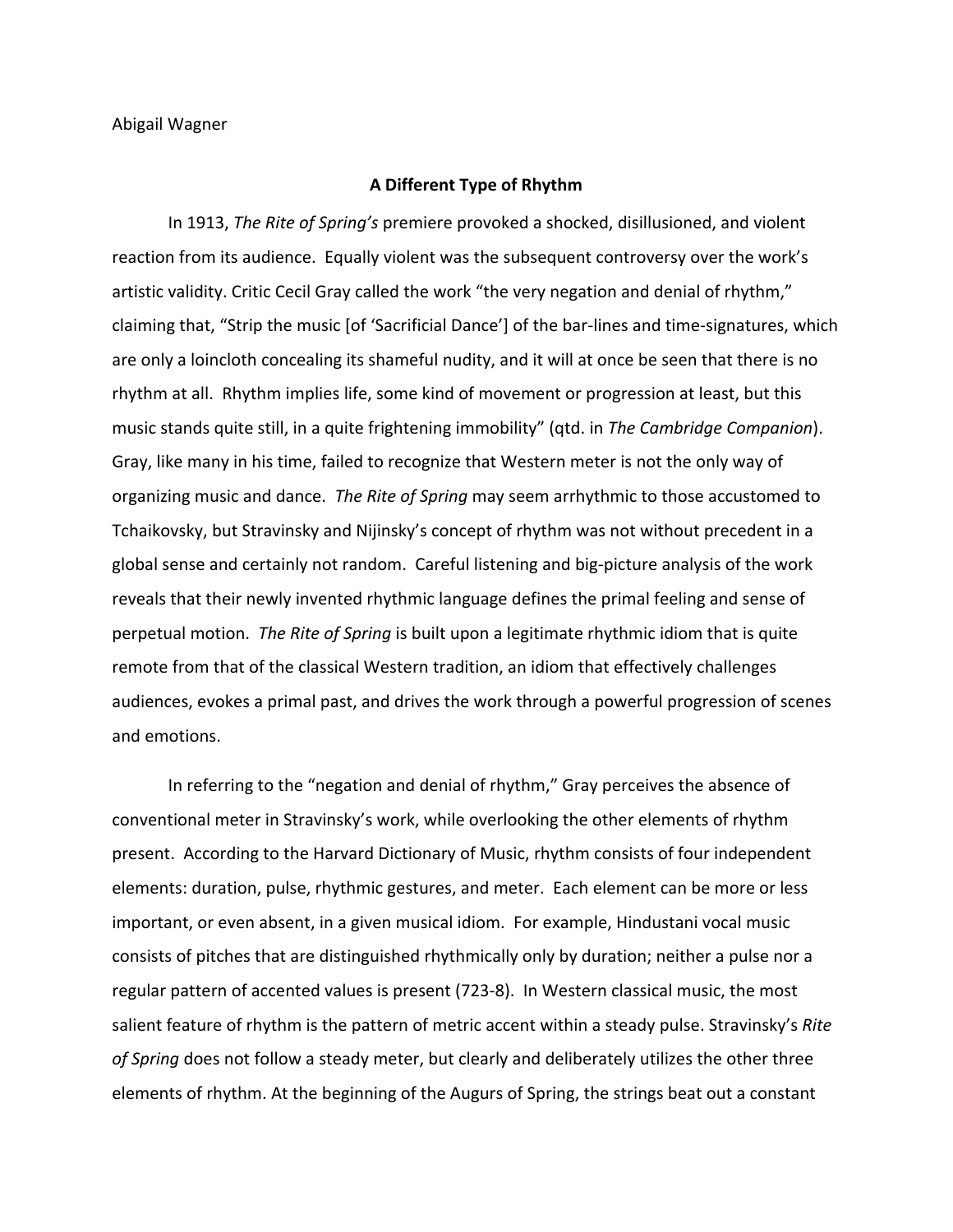eighth note pulse (0:00-1:12). In the same movement, there are durational contrasts between the
strings'
eighth
notes
and
the
woodwinds'
and
trumpets'
triplets
and
sixteenths
(0:30).
The desire for an easily identifiable pattern of accent in music is not a divine truth, but a cultural phenomenon.
The
1913
audience's
shock
at
hearing *Rite* was
akin
to
that
of
someone
who
has only
read
verse
in
iambic
pentameter
reading
a
prose
novel
for
the
first
time.

There
is intelligent rhythmic organization within *Rite*. That determined, we must further examine the rhythmic idiom of the music and the dance, and what it communicates to the listener.

Instead of using meter as the basis for his music, Stravinsky made the elements of pulse and
rhythmic
gestures
paramount.

During
the
Augurs
of
Spring,
and
elsewhere
throughout
the work, Stravinsky turns the orchestra into a giant percussion instrument by giving the typically melodic stringed instruments repetitive, harsh eighth notes (0:00-1:12). Spring Rounds uses an ostinato
of
heavy
bow
strokes
alternated
with
offbeat
pizzicato
(plucked
strings)
underneath the woodwind melody (0:23). In the Glorification of the Chosen One and the Sacrificial Dance, each measure is a word in Stravinsky's rhythmic vocabulary. Each section is composed of six to ten "words" repeated in different combinations, giving a sense of flow through reiteration, but creating
tension
by
leaving
expectations
of
a
pattern
unfulfilled
(McQuinn).

Throughout
the work, cleverly planned durational contrasts are prevalent among concurrent notes, as well as at the big-picture harmonic level. The Dance of the Earth contains triplets against sixteenth notes, three notes in the same space as four, creating a chaotic whirlwind effect (0:29). In the Introduction to Part One, the accelerating pace of trading melodies among the wind instruments builds tension and excitement, evoking the chaos of springtime and the emergence of new life (1:37-2:25). Stravinsky's music is rhythmically alive, though in a different sense than the
conventional
one
to
which
Gray's
mind
is
bound.

Dancers as well as musicians participate in the rhythmic idiom that is the foundation of The Rite of Spring. Looking past the unconventional costumes and grotesque movements, one can
see
the
organic
logic
of
the
dance.

The
dancers
beat
the
pulse
of
the
music
with
their
feet and arms. For example, the female dancers step sixteenth notes during the introduction to Part Two. During the Glorification of the Chosen One, the young girls' movements repeat in gestural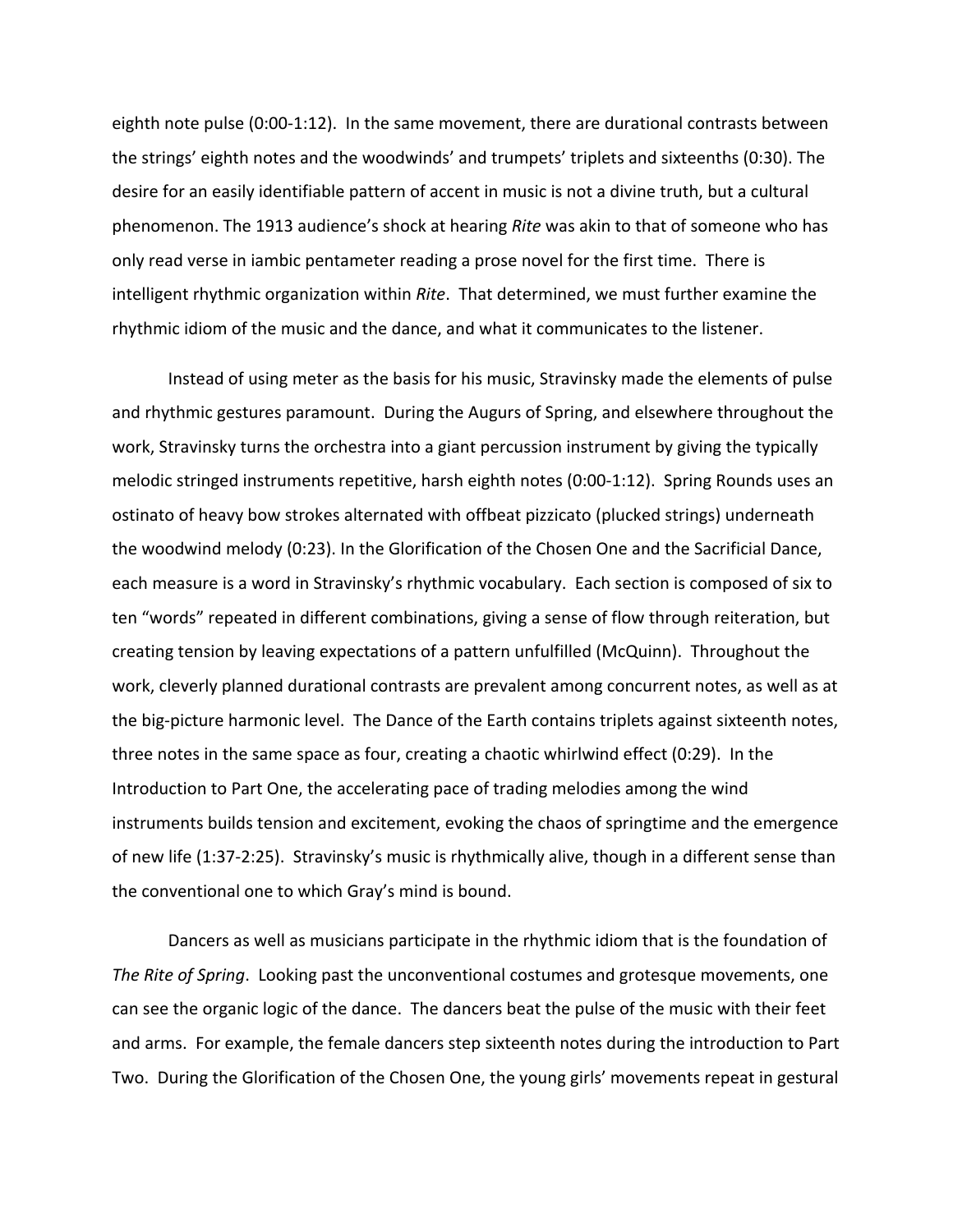patterns in the same way as the rhythmic fragments of music. The dancers also create visual rhythms
of
density
and
formation.

At
times,
they
are
chaotically
dispersed
about
the
stage. Small groups run from one side of the stage to the other, changing the distribution of movement
and
color.

The
chaos
then
resolves
to
order
as
dancers
form
lines
or
circles
(Joffrey Ballet, Dance of the Earth). The amount of time spent in each formation creates a chaos-order hyper-rhythm eliciting feelings of tension and release in the viewer in a way that is conceptually similar to the strong-weak feeling of classical music's metric accents. The dancers even participate in the music by clapping their hands and stomping their feet, as the young girls do as they
dance
around
the
chosen
one
(Joffrey
Ballet,
Glorification
of
the
Chosen
One).

Stravinsky and
Nijinsky
placed
a
premium
on
rhythm:
they
wanted
it
blatant
and
noticed.
The
dancers
of *Rite* are not performing a waltz or even a can-can, but they are integral participants in the work's
nontraditional
rhythm.

The manipulation of rhythm in contrast with our expectations, both in music and in dance, is a psychological tool central to the power of *The Rite of Spring*. Stravinsky uses the audience's expectations to add tension to their experience of music. Knowing that people are accustomed
to
music
with
a
predictable
three
or
four
beat
meter,
he
deliberately
defies expectations
with
melodies
and
rhythms
with
no
consistent
downbeat.

In
the
Augurs
of
Spring, he accents off beats to thwart the traditional sense of strong downbeat followed by weak beats. The sporadic repetition of rhythmic gestures in the Glorification of the Chosen One and the
Sacrificial
Dance
teases
the
ear
by
suggesting
a
pattern
and
then
rearranging
it
(McQuinn). Similar confusion ensues when the dancers' rhythms do not match the music. In the Joffrey Ballet reproduction, the dancers step to a swung rhythm while the orchestra pulses a straight rhythm, and run about the stage mock-fighting during the Ritual of Abduction, abandoning graceful steps in time to the music for an all-out free-for-all. The absence of a predictable meter is not the "nudity" Gray writes of, but a tool that evokes images and emotions that Stravinsky
and
Nijinsky
want
to
convey.
Why
should
an
ancient
pagan
ritual
use
Western classical
rhythms?

Only
something
radically
different
and
unsettling
could
transport
the audience to a time hundreds of years ago. The cognitive tension created by the listener's attempt
and
failure
to
organize
the
music
and
dance
into
a
familiar
schema
communicates
the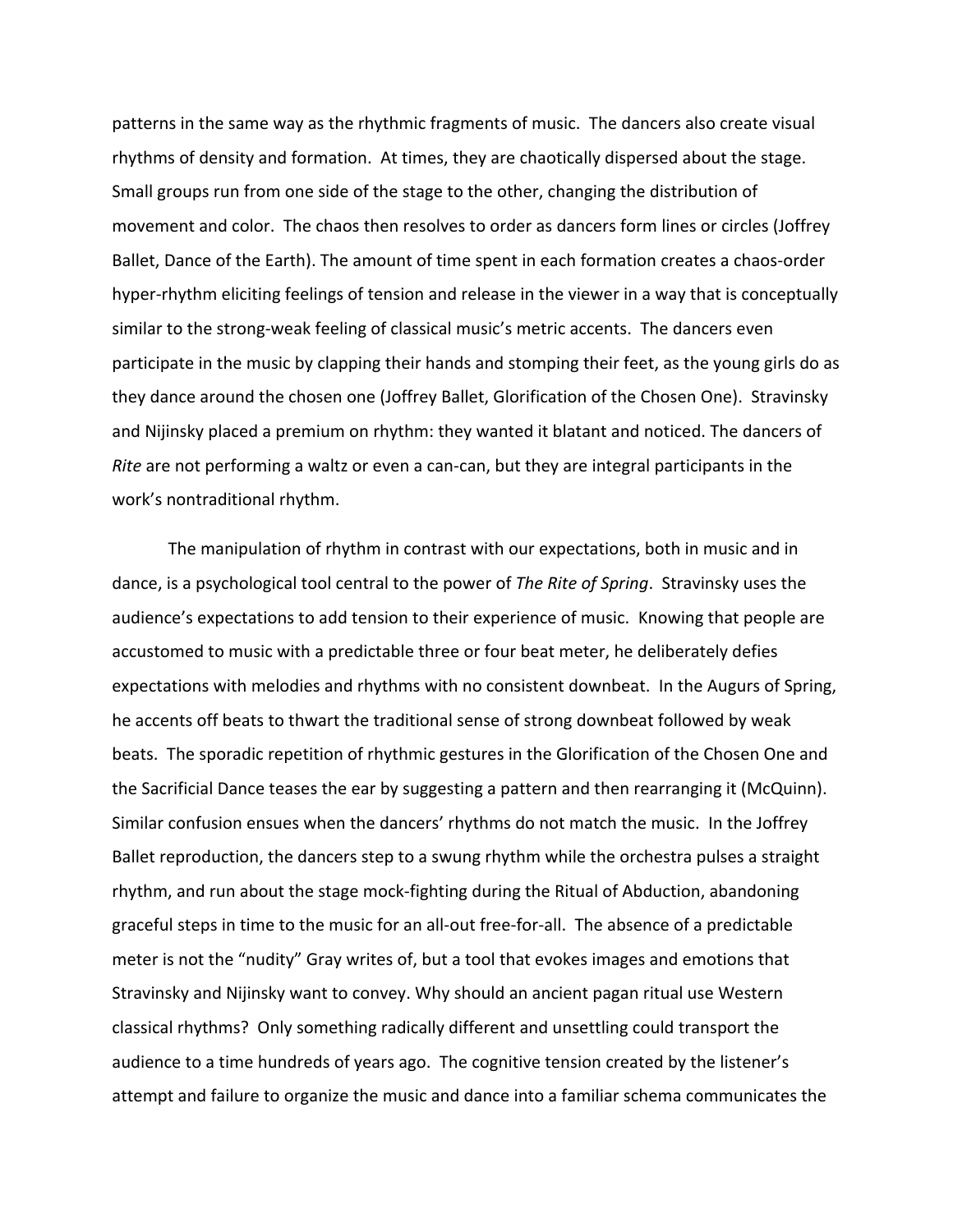incomprehensible tension contained in the ritual of sacrificing an innocent young girl. The subject matter of Rite is ancient and harsh. Stravinsky and Nijinsky's foreign rhythmic language transports the audience years into the past, involves them in the raw tension of the ritual, and gives
depth
to
the
spectacle
because
it
is
beyond
comprehension.

Perhaps Gray's harshest, most ignorant claim against The Rite of Spring is that the music "stands quite still." There are many instances of forward motion and progression within The Rite of Spring, both macroscopically and microscopically. The motion that is directly related to the rhythm. Gray was correct in saying that "rhythm implies life," but incorrect in assuming that
life
is
defined
only
by
traditional
Western
metered
rhythm.

Right
from
the
opening, *Rite* moves and changes strangely but cohesively. The Introduction begins with a single voice, the bassoon, like the first ray of light at sunrise or the first bird singing in the springtime. Soon the clarinets,
then
the
English
horn,
trumpets,
and
strings
add
their
small
melodic
fragments
to
the music, in a growing mass of voices. The melodic baton is passed from instrument to instrument at
an
accelerating
pace,
evoking
the
chaos
of
plants
sprouting
and
animals
emerging
from hibernation. The ominous pizzicato in the strings warns of impending strife among this blossoming world (1:37-2:25; 2:37). Here we see motion: the emergence of life from the silence of winter. In the introduction, each instrument has its own voice. The dancers move in blocks and lines, running around the stage haphazardly. Later, we perceive the gradual loss of self to the ritual of Earth worship and virgin sacrifice (McQuinn). By the Spring Rounds dance, the dancers have formed a large circle, and the orchestra plays a unison rhythm (1:45; Joffrey Ballet,
Spring
Rounds).

Movement
from
chaos
to
order,
from
independence
to
complete subjugation to a higher cause, is certainly indicative of motion and life. The Rite of Spring is anything
but
static.

It could be argued that Stravinsky and Nijinsky's work did not have a rhythm that was meaningful to their audience, and therefore, was of no value. However, the unconventional rhythms of Rite served high artistic purposes beyond sensationalism. They succeeded in probing the primal depths of human nature so deeply that the audience was disturbed enough to riot. The very essence of Rite is its temporal and emotional strangeness and remoteness.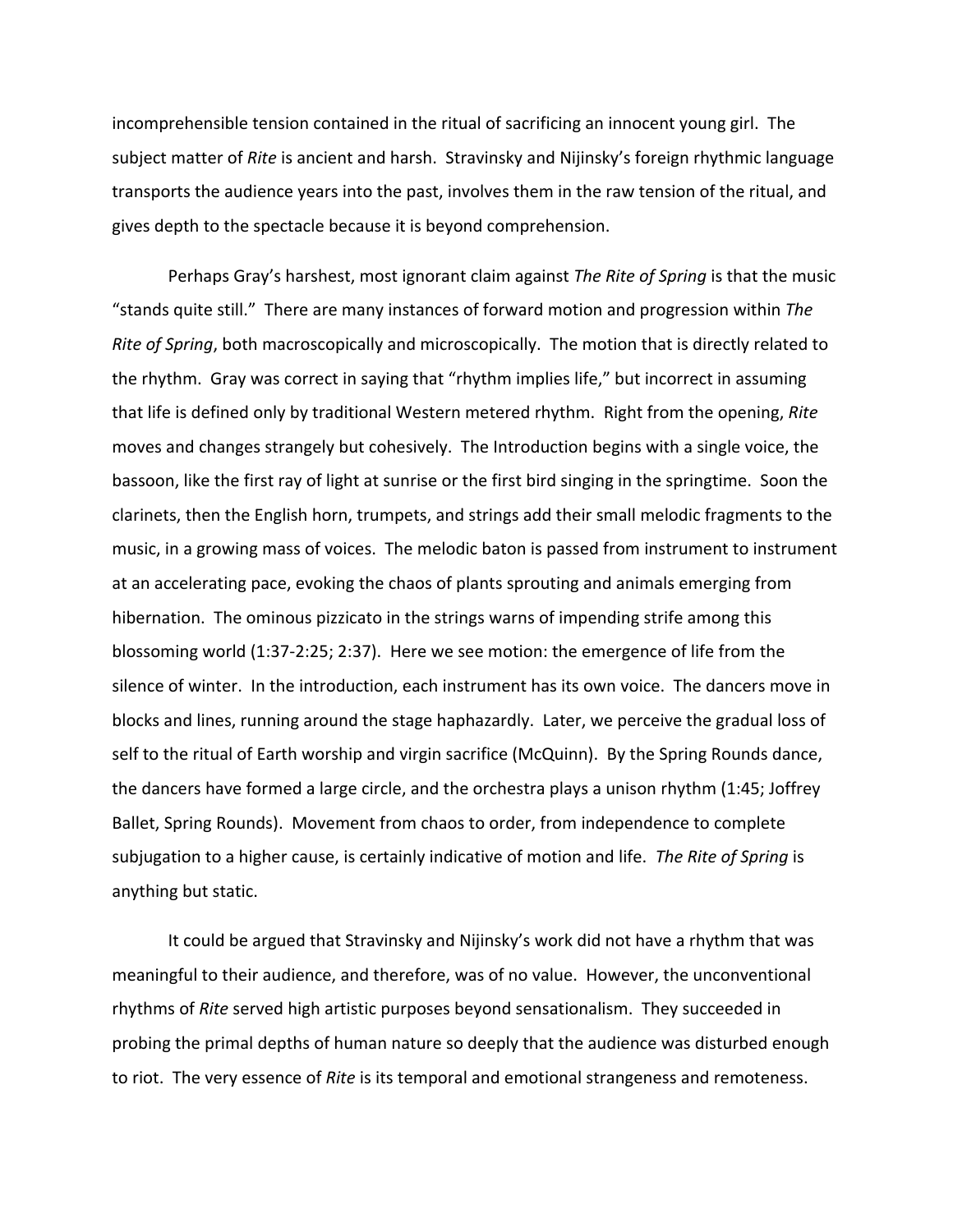The
otherworldly
aura
is
created
in
large
part
by
the
refusal
to
adhere
to
a
traditional
meter and the defiance of the listener's subconscious expectations of what music should sound like. *Rite's* creators did not desire to please the audience; in fact, Nijinsky was highly excited by the riot (McQuinn). The long legacy of *Rite* proves that what is not understood can be highly influential.

The Rite of Spring challenged audiences worldwide to rethink the definition of rhythm in music and dance. Must it be predictable, waltz- or march-like, to be meaningful? Before Rite, the
answer
would
have
been
a
flippant,
naïve,
unequivocal
yes.

After
the
1913
debut,
some people,
like
Gray,
still
said
yes
because
they
could
not
think
outside
of
the
cultural
norms
that had been inculcated in their minds. Some people answered "no" and began to explore new ways to organize music and dance. The Rite of Spring expanded the definition of rhythm for Western audiences and paved the way for the fusion of idioms that came to define the twentieth century's "modern" performing arts. Rite broke the ice of classical Western music's many rules and opened the door to the experimentation that is essential to the progression of art. When artistic stagnation ensues, a revolution is needed. Stravinsky and Nijinsky were those
revolutionaries
for
the
early
twentieth
century,
and
rhythm
was
their
declaration
of independence.

## **Bibliography**

Columbia
Symphony
Orchestra. *Stravinsky Conducts Stravinsky*.
Cond.
Igor
Stravinsky.
Sony, 1990.
CD.

Cook,
Nicholas.
"Stravinsky
Conducts
Stravinsky." *The Cambridge Companion to Stravinsky*. Cambridge: Cambridge
UP,
2008.
184.
Print.

McQuinn, Julie. "Rite of Spring Lecture" Lawrence University, Appleton. 29 Jan. 2010. Lecture.

Randall, Don Michael, ed. "Rhythm." The Harvard Dictionary of Music. 4th ed. Cambridge, MA: Belknap
of
Harvard
UP,
2003.
723‐28.
Print.

The Rite of Spring. Perf. The Joffrey Ballet. Lawrence University. Web. 8 Feb. 2010. <http://www.lawrence.edu/oncampus/dept/freshman\_studies/rite-ballet/>.